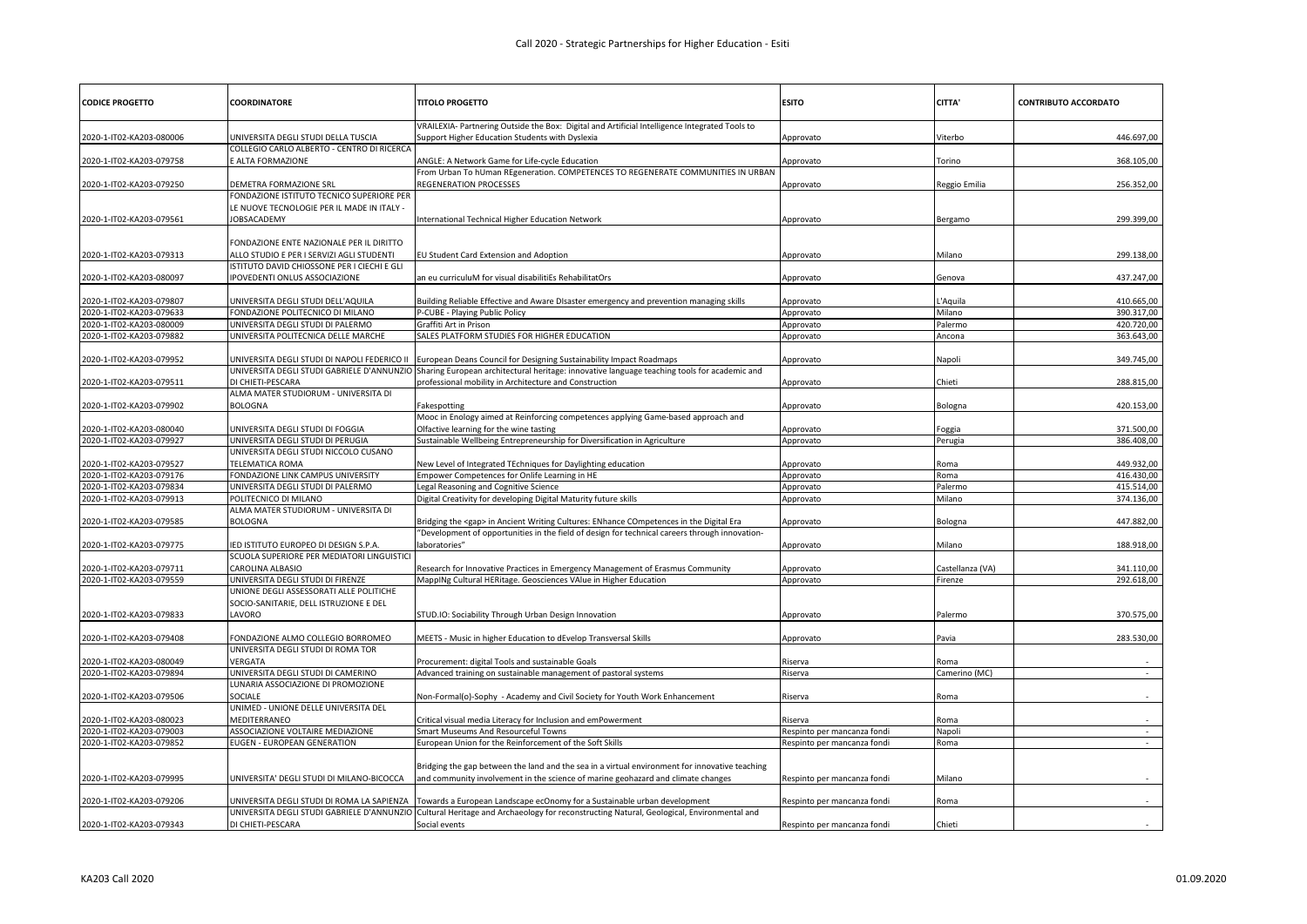| 2020-1-IT02-KA203-079650                             | UNIVERSITA DEGLI STUDI ROMA TRE                                                | Mapping transborder competences: connecting migration legal clinics for an inclusive academy                                                     | Respinto per mancanza fondi                                | Roma                |        |
|------------------------------------------------------|--------------------------------------------------------------------------------|--------------------------------------------------------------------------------------------------------------------------------------------------|------------------------------------------------------------|---------------------|--------|
| 2020-1-IT02-KA203-079910                             | UNIVERSITA DEGLI STUDI DELL'AQUILA                                             | <b>EPIdemiology &amp; GEOmatic</b>                                                                                                               | Respinto per mancanza fondi                                | L'Aquila            |        |
|                                                      |                                                                                |                                                                                                                                                  |                                                            |                     |        |
| 2020-1-IT02-KA203-079546                             | UNIVERSITA DEGLI STUDI DI ROMA LA SAPIENZA                                     | URBAN transdisciplinary Action Research Training                                                                                                 | Respinto per mancanza fondi                                | Roma                |        |
|                                                      |                                                                                | Urban Climate Change Research Network for Higher Education: Climate-Resilient Planning, Design                                                   |                                                            |                     |        |
| 2020-1-IT02-KA203-079816                             | UNIVERSITA DEGLI STUDI DI NAPOLI FEDERICO II                                   | and Governance of Cities                                                                                                                         | Respinto per mancanza fondi                                | Napoli              |        |
|                                                      |                                                                                | REcube: REpair, REvive, REuse -                                                                                                                  |                                                            |                     |        |
| 2020-1-IT02-KA203-079805                             | POLITECNICO DI MILANO                                                          | Enhancing the knowledge about how to preserve modern and contemporary concrete                                                                   |                                                            | Milano              |        |
| 2020-1-IT02-KA203-079972                             | UNIVERSITA DEGLI STUDI DI PERUGIA                                              | architecture in Europe<br>Competition On New Transports for Education of STudents                                                                | Respinto per mancanza fondi<br>Respinto per mancanza fondi | Perugia             | $\sim$ |
|                                                      |                                                                                |                                                                                                                                                  |                                                            |                     |        |
| 2020-1-IT02-KA203-079789                             | UNIVERSITA DI PISA                                                             | SuperFastLearning toolboxes for developing engaging elearning contents in STEM education                                                         | Respinto per mancanza fondi                                | Pisa                |        |
| 2020-1-IT02-KA203-080011                             | UNIVERSITA DEGLI STUDI DELL'AQUILA                                             | STE(A)M Inclusiveness New Goals                                                                                                                  | Respinto per mancanza fondi                                | 'Aquila             | a.     |
|                                                      |                                                                                | Veet prevention in Educational systems through positive Future vision Enhancing Learning and                                                     |                                                            |                     |        |
| 2020-1-IT02-KA203-080073                             | UNIVERSITA DEGLI STUDI DI NAPOLI FEDERICO II                                   | teacher Education                                                                                                                                | Respinto per mancanza fondi                                | Napoli              |        |
|                                                      | ALMA MATER STUDIORUM - UNIVERSITA DI                                           |                                                                                                                                                  |                                                            |                     |        |
| 2020-1-IT02-KA203-079744                             | <b>BOLOGNA</b>                                                                 | Learning Through Dialogue and Inquiry in Higher Education                                                                                        | Respinto per mancanza fondi                                | Bologna             |        |
|                                                      |                                                                                | BIM educational tool used by integration of innovative technologies' data for accessing and                                                      |                                                            |                     |        |
| 2020-1-IT02-KA203-079651                             | UNIVERSITA DEGLI STUDI DI ROMA LA SAPIENZA                                     | understanding of architectural heritage conservation                                                                                             | Respinto per mancanza fondi                                | Roma                | $\sim$ |
|                                                      | ALMA MATER STUDIORUM - UNIVERSITA DI                                           |                                                                                                                                                  |                                                            |                     |        |
| 2020-1-IT02-KA203-079779                             | <b>BOLOGNA</b>                                                                 | An Inclusive and Innovative learning tool for Visually impaired and Blind people                                                                 | Respinto per mancanza fondi                                | Bologna             |        |
|                                                      |                                                                                | ncentivi pubblici per l'auto-imprenditorialità: confronto tra le politiche degli Stati Membri e                                                  |                                                            |                     |        |
| 2020-1-IT02-KA203-080008                             | UNIVERSITA DEGLI STUDI DI NAPOLI FEDERICO II                                   | soluzioni per il monitoraggio della loro efficacia                                                                                               | Respinto per mancanza fondi                                | Napoli              |        |
| 2020-1-IT02-KA203-079621                             | ISTITUTO GIANNINA GASLINI                                                      | ROSETTA for enabling inclusion                                                                                                                   | Respinto per mancanza fondi                                | Genova              | $\sim$ |
| 2020-1-IT02-KA203-079245                             | SEND                                                                           | -TRAINEE. Open Mobility System for Traineeship.                                                                                                  | Respinto per mancanza fondi                                | Palermo             | $\sim$ |
|                                                      |                                                                                | PERSPECTIVE - For a New Methodological Viewpoint on the Academic Teaching of Islamic Studies                                                     |                                                            |                     |        |
| 2020-1-IT02-KA203-080005                             | UNIVERSITA DEGLI STUDI DI CAGLIARI<br>ALMA MATER STUDIORUM - UNIVERSITA DI     | Sector                                                                                                                                           | Respinto per mancanza fondi                                | Cagliari            |        |
| 2020-1-IT02-KA203-079007                             | <b>BOLOGNA</b>                                                                 | MEASUREMENT EMOTIONAL SKILLS                                                                                                                     | Respinto per mancanza fondi                                | Bologna             |        |
| 2020-1-IT02-KA203-079363                             | UNIVERSITA DEGLI STUDI DI CAMERINO                                             | DELIBERATIVE DEMOCRACY PRACTICES AND TRAINING                                                                                                    | Respinto per mancanza fondi                                | Camerino (MC)       |        |
|                                                      |                                                                                |                                                                                                                                                  |                                                            |                     |        |
|                                                      | UNIVERSITA DEGLI STUDI DI ROMA FORO                                            | Building profiles and transnational training paths for professionals in motor sciences and physical                                              |                                                            |                     |        |
| 2020-1-IT02-KA203-079282                             | <b>ITALICO</b>                                                                 | activities specialized in reconditioning of people with Coronary heart disease                                                                   | Respinto per mancanza fondi                                | Roma                |        |
|                                                      |                                                                                |                                                                                                                                                  |                                                            |                     |        |
| 2020-1-IT02-KA203-079428                             | JNIVERSITA CATTOLICA DEL SACRO CUORE                                           | F&F: Innovative learning tools for fashion&food convergence and sustainability                                                                   | Respinto per mancanza fondi                                | Milano              |        |
|                                                      | ALMA MATER STUDIORUM - UNIVERSITA DI                                           |                                                                                                                                                  |                                                            |                     |        |
| 2020-1-IT02-KA203-079697                             | <b>BOLOGNA</b>                                                                 | Computer-based Visualisation of Architectural Cultural Heritage                                                                                  | Respinto per mancanza fondi                                | Bologna             |        |
|                                                      |                                                                                |                                                                                                                                                  |                                                            |                     |        |
| 2020-1-IT02-KA203-079639                             | UNIVERSITA DEGLI STUDI DI MACERATA                                             | Artificial Intelligence and Innovation in Economics and Business. Developing skills by Ethics                                                    | Respinto per mancanza fondi                                | Macerata            |        |
| 2020-1-IT02-KA203-079986                             | UNIVERSITA DEGLI STUDI ROMA TRE                                                | HEritage Adaptive Reuse and Tourism                                                                                                              | Respinto per mancanza fondi                                | Roma                | $\sim$ |
|                                                      |                                                                                |                                                                                                                                                  |                                                            |                     |        |
| 2020-1-IT02-KA203-080048                             | UNIVERSITA' DEGLI STUDI DI MILANO-BICOCCA                                      | Digital Competence Center for Data and Web Engineering in European Higher Education                                                              | Respinto per mancanza fondi                                | Milano              |        |
|                                                      |                                                                                |                                                                                                                                                  |                                                            |                     |        |
|                                                      | ISTITUTO ZOOPROFILATTICO SPERIMENTALE                                          |                                                                                                                                                  |                                                            |                     |        |
| 2020-1-IT02-KA203-079673<br>2020-1-IT02-KA203-080045 | DELL'UMBRIA E DELLE MARCHE "TOGO ROSATI"<br>UNIVERSITA DEGLI STUDI DELL'AQUILA | Storytelling and Gamification of Zoonoses in a One Health perspective<br>Learning Outcomes Generation for Innovative Skills for Teachers LOG-IST | Respinto per mancanza fondi<br>Respinto per mancanza fondi | Perugia<br>L'Aquila |        |
| 2020-1-IT02-KA203-079762                             | UNIVERSITA CA' FOSCARI VENEZIA                                                 | Arts in Management                                                                                                                               | Respinto per mancanza fondi                                | Venezia             | $\sim$ |
| 2020-1-IT02-KA203-080050                             | FEDERTURISMO CONFINDUSTRIA                                                     | The European Green and Soft Skills Passport                                                                                                      | Respinto per mancanza fondi                                | Roma                | $\sim$ |
|                                                      |                                                                                | Anywhere Language and Culture learning for a Better application of European multilingualism                                                      |                                                            |                     |        |
| 2020-1-IT02-KA203-079513                             | UNIVERSITA DEGLI STUDI DI FIRENZE                                              | using Tangible user interfaces for International students                                                                                        | Respinto per mancanza fondi                                | Florence            |        |
| 2020-1-IT02-KA203-079249                             | UNIVERSITA DEGLI STUDI DI SALERNO                                              | Digital Humanist Plus                                                                                                                            | Respinto per mancanza fondi                                | Fisciano (SA)       | ÷      |
|                                                      | ALMA MATER STUDIORUM - UNIVERSITA DI                                           |                                                                                                                                                  |                                                            |                     |        |
| 2020-1-IT02-KA203-079728                             | <b>BOLOGNA</b>                                                                 | WeTell - Storytelling and Civic Awareness                                                                                                        | Respinto                                                   | Bologna             |        |
|                                                      |                                                                                |                                                                                                                                                  |                                                            |                     |        |
| 2020-1-IT02-KA203-079465                             | UNIVERSITA DEGLI STUDI DI CAMERINO                                             | Technology, entertainment, design for CAREER guidance: Tools Addressing Life sKillS                                                              | Respinto per mancanza fondi                                | Camerino (MC)       |        |
|                                                      |                                                                                | mmersive Design and New Digital Competences for the Rehabilitation and Valorization of the                                                       |                                                            |                     |        |
| 2020-1-IT02-KA203-079521                             | UNIVERSITA DEGLI STUDI DI FERRARA                                              | <b>Built Heritage</b>                                                                                                                            | Respinto per mancanza fondi                                | Ferrara             | $\sim$ |
|                                                      |                                                                                |                                                                                                                                                  |                                                            |                     |        |
| 2020-1-IT02-KA203-079312                             |                                                                                | JNIVERSITA DEGLI STUDI DI NAPOLI FEDERICO II   Mooc and Open Badges for Competences on Algotihm Audit                                            | Respinto per mancanza fondi                                | Napoli              |        |
| 2020-1-IT02-KA203-079866                             | UNIVERSITA DEGLI STUDI DELLA TUSCIA                                            | Higher Educational courses in data JOUrnalism                                                                                                    | Respinto per mancanza fondi                                | Viterbo             | $\sim$ |
| 2020-1-IT02-KA203-079795                             | UNIVERSITA DEGLI STUDI DI PERUGIA                                              | MULTIDISCIPLINARY APPROACH TO PAIN MEDICINE AND PAIN THERAPY                                                                                     | Respinto per mancanza fondi                                | Perugia             |        |